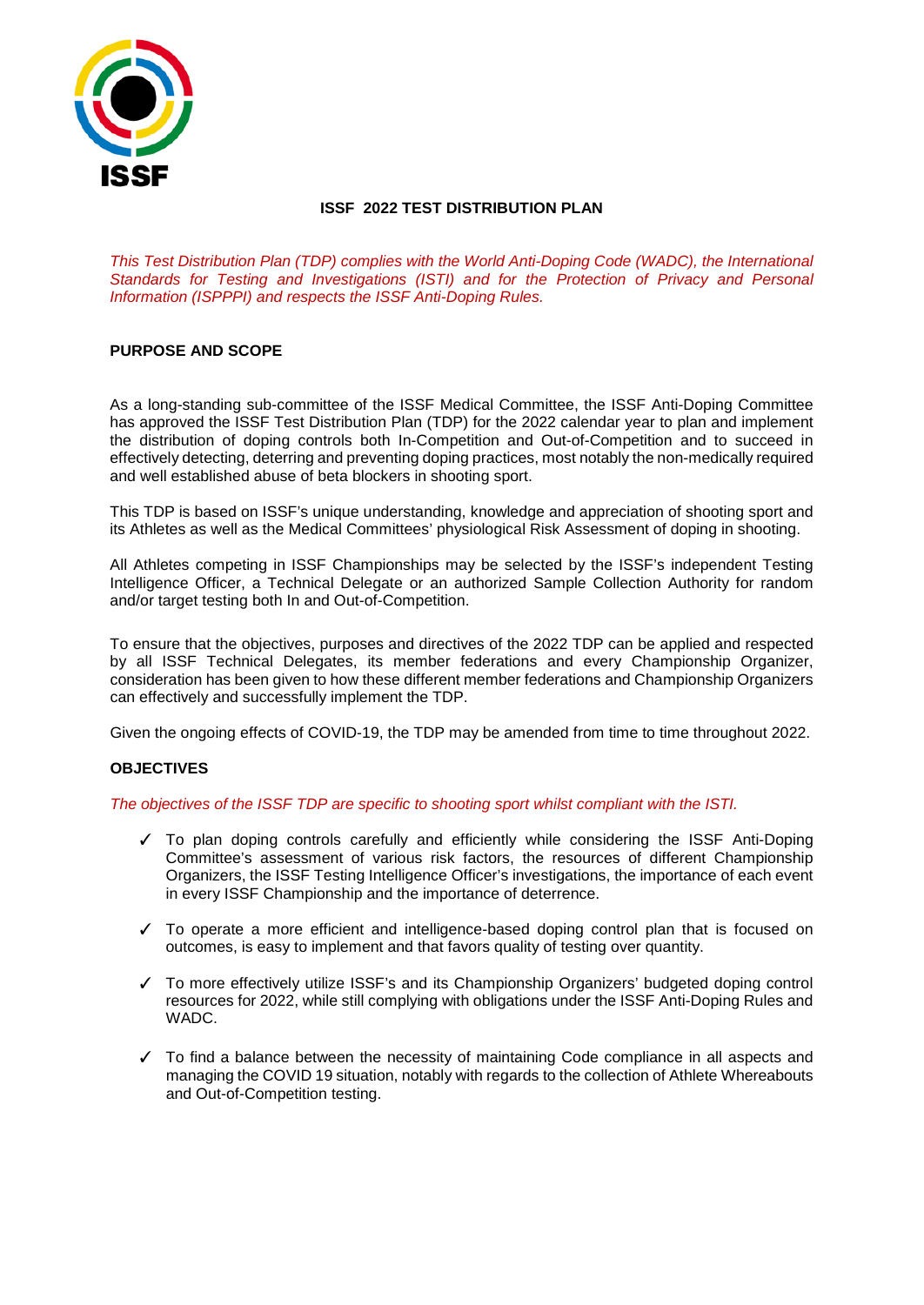### **MANDATORY TESTING REQUIREMENTS FOR 2022**

The ISSF is confident in the merits of proceeding as follows with its planning of 2022 doping controls *and shall proceed as such unless the ISSF Anti-Doping Committee decides to modify this TDP.*

The following are mandatory testing requirements for 2022 (amongst others that are also outlined in the *ISSF Doping Control Handbook for Championship Organizers and Technical Delegates*):

- Doping control tests shall take place in all 2022 ISSF Championships in strict accordance with this TDP(as may be modified from time to time) and the TIO directives send to the TD prior to each event. This will include testing at ISSF World Cups and ISSF Grand Prix events.
- All ISSF Championship Organizers are required to conduct doping control tests at their cost during their Championship and must select a qualified and certified doping control service provider (Sample Collection Authority) to undertake such tests.
- An agreement must be entered into between the ISSF and the Sample Collection Authority to this end. The template agreement called "Letter of Authorization" is provided at Appendix 1B of *ISSF Doping Control Handbook for Championship Organizers and Technical Delegates*. As explained therein, the TD shall send the Agreement to the Sample Collection Authority for them to complete and send back to ISSF headquarters.
- All testing shall be conducted under the direct supervision of the Sample Collection Authority's designated Lead Doping Control Officer who will work with the ISSF Technical Delegate to ensure that the TDP is properly implemented.

### ALL TD'S ARE REMINDED TO SEND THE TEMPLATE LETTERS FROM THE DOPING CONTROL HANDBOOK A MONTH PRIOR TO THE CHAMPIONSHIP TO ENSURE ALL THE TESTING REQUIREMENT WILL BE FULFILLED

- All Technical Delegates shall ensure that forms are duly filled out and that all ISSF requirements are carried out in accordance with the *ISSF Doping Control Handbook for Championship Organizers and Technical Delegates*.
- All Technical Delegates shall actively participate in any training session that will be organised by the ISSF to further their understanding of doping control processes and to improve the fulfillment of their respective responsibilities under the ISSF TDP.

### **INTELLIGENCE-GATHERING**

### *ISSF appreciates that quality of testing must take precedence over quantity of testing.*

Although ISSF shall continue to randomly test medal winners and finalists, ISSF shall expend increased focus and energy on target testing in 2022. All testing done at ISSF Grand Prix events will be target testing.

It has become increasingly clear to ISSF that the only way to render testing more efficient is to utilize all available intelligence-gathering tools to better select Athletes for target testing based on diverse predetermined criteria. To this end, the ISSF Anti-Doping Committee's independent Testing Intelligence Officer (TIO) is solely responsible for independently and impartially collecting all the information that should yield the intelligence required for ISSF to operate a more focused, resourceful, efficient and costeffective Anti-Doping Program.

The ISSF's independent Testing Intelligence Officer's will carefully select Athletes for target testing based on a series of criteria. Along with these criteria, the ISSF's independent Testing Intelligence Officer continues to be responsible for vigilant statistical management and planning of all target tests (both In-Competition and Out-of-Competition) by using past doping control data, testing outcomes (atypical findings, Athlete Biological Passport findings etc.), injuries, rankings and competition results,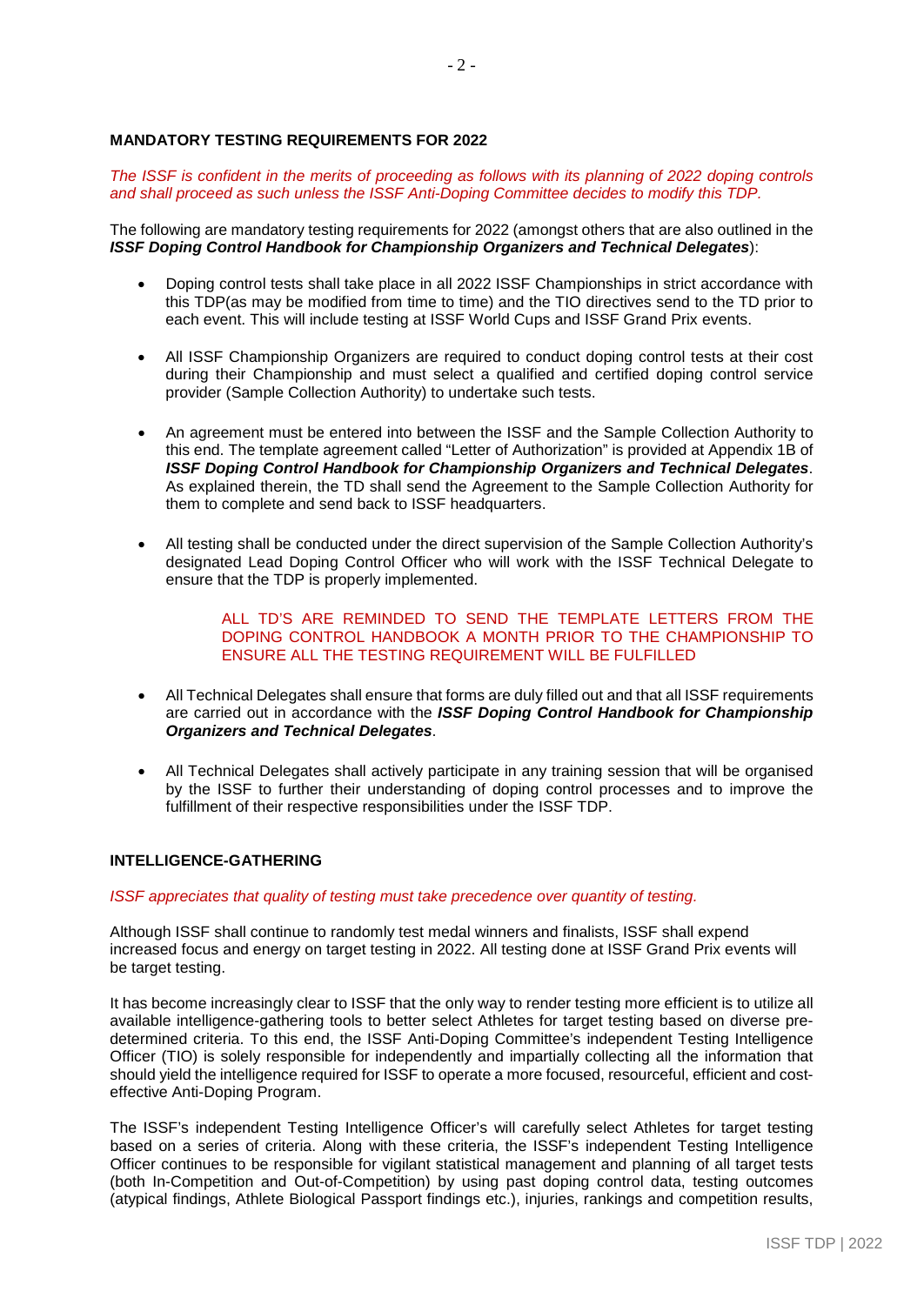current doping control data, the TIO Pre OG testing list for Shooting Sport and all other pertinent information available and relevant to making such determinations. The Testing Intelligence Officer makes these selections independently; without guidance or influence from ISSF or its Executive.

The Athletes selected by the Testing Intelligence Officer for target testing (TIO target tests) may be tested Out-of-Competition or In-Competition pursuant to a list that shall be provided to the relevant Technical Delegate prior to each ISSF Championship.

## **TESTING PLAN**

A mandatory Testing Plan for each ISSF Championship will be communicated by the Testing Intelligence Officer to the TD prior to the Championship by way of the ISSF Headquarters. The Testing Plan will provide directives as well as reminders on the practical application of the TDP. The Testing Plan will also always clearly identify which Athletes must be target tested In-Competition.

- The Testing Plan is detailed and sent to you well ahead of the Championship. If you have questions PLEASE ASK.
- In addition to random tests on medalists and finalist in individual events, the TIO directives and testing plan provides a list names for target tests that MUST be tested.
- No substitutions to the target tests selected by the Testing Intelligence Officer are allowed.
- Every name on the list MUST be tested **in addition to the random tests that are also required.**

### **IN-COMPETITION URINE TESTING**

*The following outlines the required minimum number of In-Competition doping controls tests that must be conducted "In-Competition" at all 2022 ISSF Championships.*

### Ø **Target testing out of the entire pool of Athletes entered in an ISSF Championship other than Grand Prix**

*Calculating one-half of the total number of events in the Championship, minus one, will determine the number of target tests that will be required from all Athletes entered in the Championship.*

- Mandatory target tests shall be determined by the Testing Intelligence Office.
- A detailed explanation of such tests and the name of athletes selected for said tests shall be provided to the Technical Delegate prior to the Championship.
- Target tests must never be substituted with mandatory random tests.
- Every single Athlete named on the target test list provided to the TD by the Testing Intelligence Officer must be tested.

# **Ø For each event in every ISSF Championship other than Grand Prix:**

*In non-Olympic events*

o Only one random test is required as determined by the TD.

*In Olympic Individual events: RANDOM and TARGET TESTS*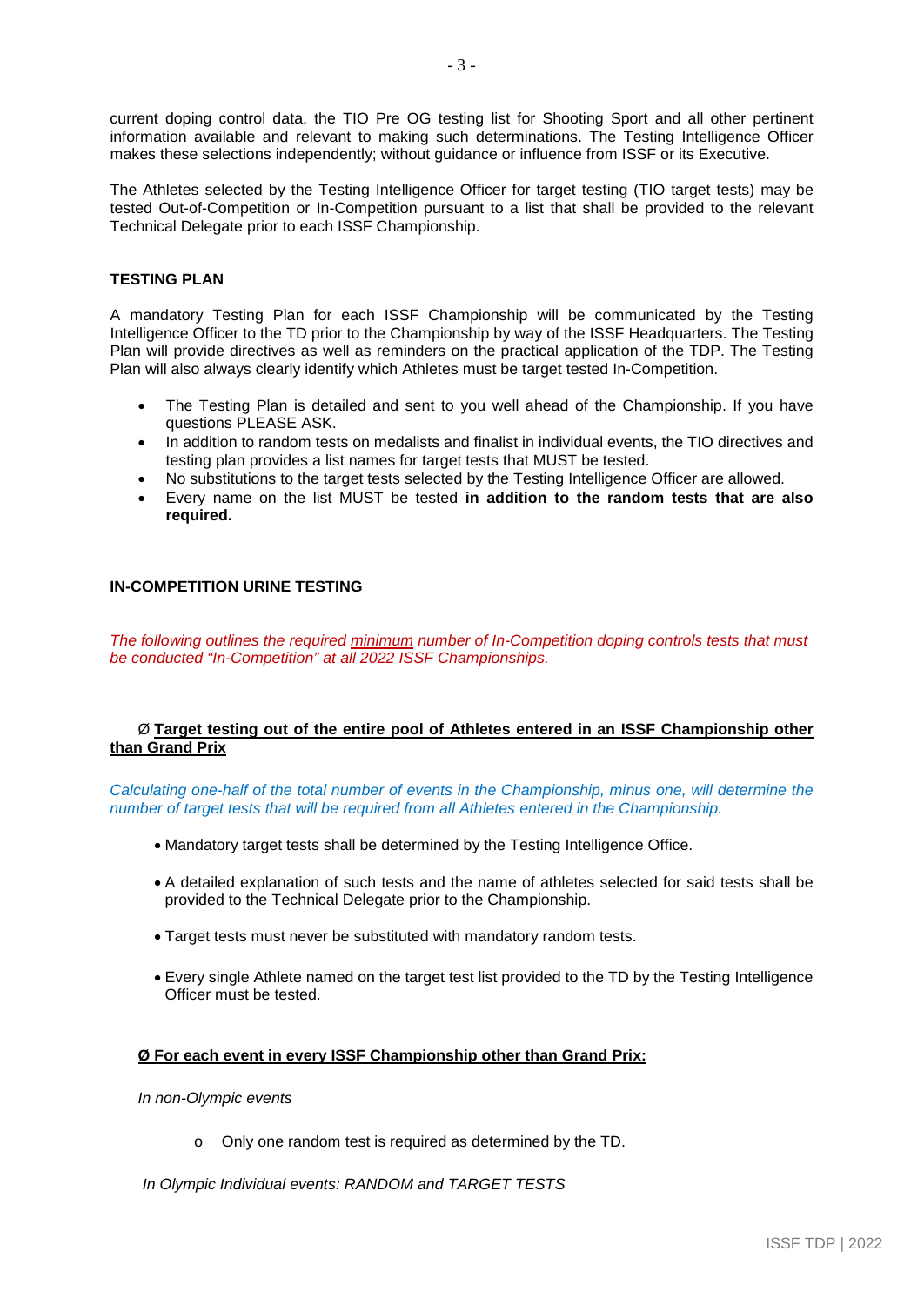- o One random selected from all medalists as determined by the TD.
- o One random selected from all finalists as determined by the TD.
- o Mandatory In-Competition target tests as determined by the Testing Intelligence Officer.

### *Mixed Team events: TARGET TESTS ONLY*

- o One target test is to be conducted on one single Athlete competing in each mixed team event
- o The athlete is to be determined by the Testing Intelligence Officer.

*In Olympic events with fewer that than 14 entries*

o Only one random test is required (this rule is the same for juniors events)

### **Ø For every ISSF Championships (WCH and Continental) where Quotas Places for Paris 2024 are distributed.**

o If Olympic Quotas are being awarded, a different and more detailed testing plan will be sent to the TD by the TIO

# **Ø For every ISSF Grand Prix or the President's Cup:**

- Mandatory In-Competition target tests as provided by the Testing Intelligence Officer.
- The testing mission will be sent to the TD before the Grand Prix or Presidents's Cup

*Nota Bene: The ISSF Doping Control Handbook Provides a detailed explanation and guidelines on how to deal with duplicate tests and possible substitutions during ISSF Championships.*

The following is the Summary Checklist provided in the ISSF Doping Control Handbook:

- TIO target test selections must ALWAYS be tested and cannot substitute a random finalist or medalist test.
- If the TIO selection is picked as one of the random tests, a coin flip is done to decide if this test will be: a. a second test collected from the same athlete (if competing in 2 events) or b. if the TD is to randomly select another athlete for the test
- Athletes who gain OG Quotas must ALWAYS be tested.
- If an Athlete selected for TIO target testing gains a Quota Place, only do 1 test.
- One random test must always be taken per event in addition to any substitution that may be allowed because of Quota Place tests.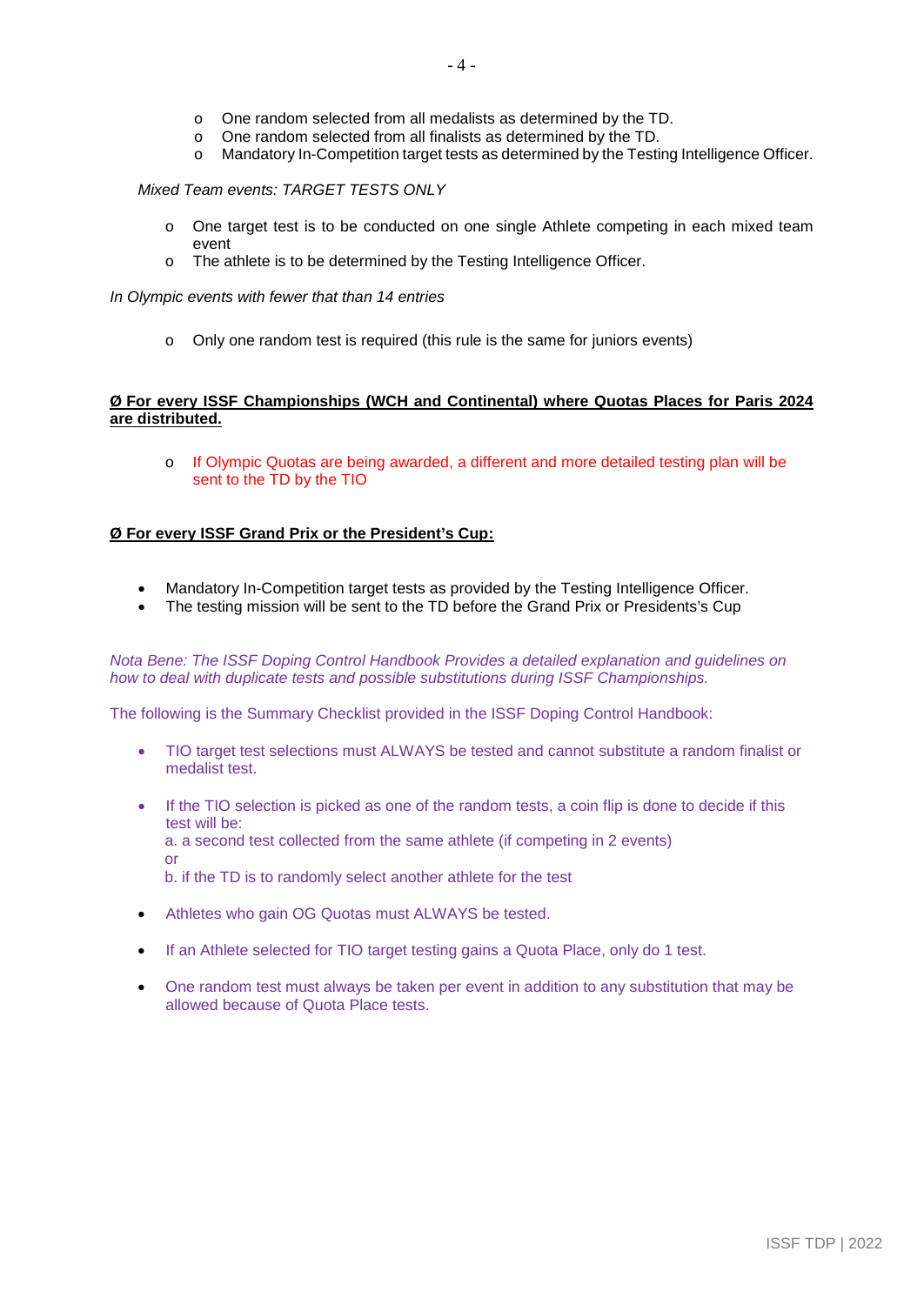### **IN-COMPETITION JUNIOR URINE TESTING**

*The following In-Competition Doping Control Tests are required for 2022 ISSF Junior Championships (for each event in ISSF Junior World Cups or for each Junior event in an ISSF World Championship)*

 *If Youth Olympic Game Quotas are being awarded, a different testing plan will be sent to the TD.*

## *INDIVIDUAL EVENTS: RANDOM ONLY*

- One random selected from all medalists.
- One random selected from all other Athletes.
	- If there are fewer than 14 Athletes in an event, only one Athlete will be randomly selected for testing.

### *MIXED TEAM EVENTS: RANDOM ONLY*

• In the Mixed Team Events, one random selected from all participants.

*Nota bene: Without exception and regardless of their age all minor aged Junior or Youth Athletes must be tested when selected for sample collection under this TDP.*

The TD should inform the Sample Collection Authority that all necessary consents have been granted by the athlete's representative with regards to sample collection for anti-doping purposes and signatures to this effect were given in the Athlete Declaration upon receipt of their ISSF ID. If the Sample Collection Authority has any restrictions on testing, ISSF Headquarters must be notified immediately.

### **OUT-OF-COMPETITION URINE TESTING**

*ISSF may request that Out-Of-Competition testing missions take place before the start of a given Championship. All Out-of-Competition doping controls will be target tests conducted with no-advance* notice. For confidentiality reasons and to avoid conflicts of interest, the ISSF will deal directly with the *Sample Collection Authority to organize these missions. TDs may be called upon to assist but their main responsibility remains carrying out the In-Competition testing plan.* 

A physiological risk assessment study for all aiming sports confirms that doping Out-of-Competition provides little if any performance enhancing effect on this specific class of Athletes therefore as foreseen in article 4.6.1 a ii of the ISTI, "*because shooting sport has been assessed as having a low risk of doping out-of-competition periods, in-competition testing shall be made a priority"*.

Yet, acknowledging its obligations under the WADC, ISSF is committed to fulfilling its Out-of-Competition testing obligations. As such, an effective allocation of Out-of-Competition doping controls in shooting sport must be focused around or as close as possible to In-Competition periods. According to the ISSF AD Rules: "*In-Competition*" means *"the period commencing twelve hours before a Championship in which the Athlete is scheduled to participate through the end of such Championship and the Sample collection process related to such Championship".*

Pre-Event Training, which is always the day before an athlete competes or 12 hours before the start of the athlete's individual event is considered outside the In-Competition testing definition and must therefore be considered *"Out-of-Competition".*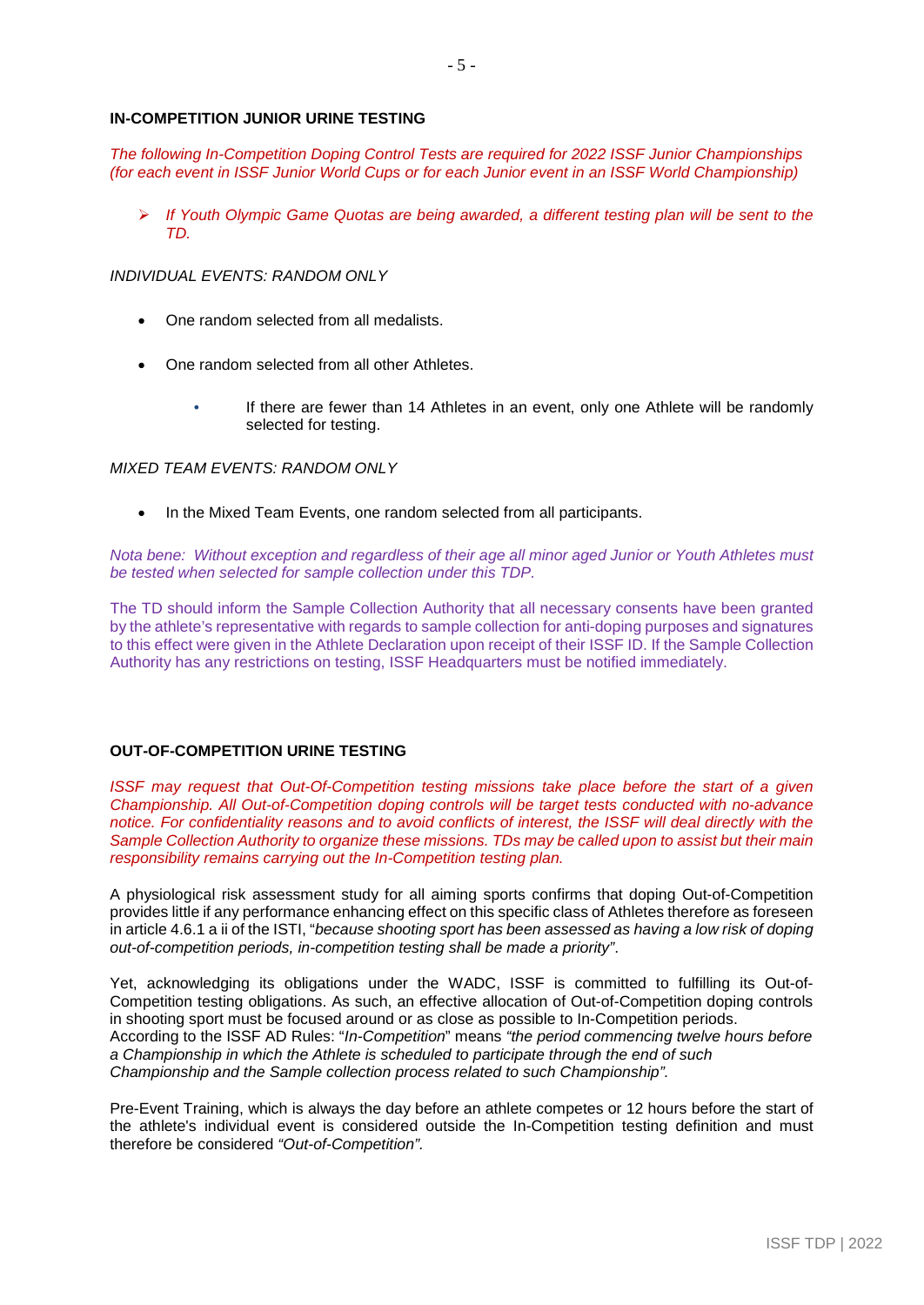In addition to In-Competition target tests that will need to be conducted at every ISSF Championship, ISSF may be liaising with the Sample Collection Authority prior to any given Championship to organize Out-of-Competition testing missions.

When an Out-of-Competition test is requested by ISSF, the Sample Collection Authority will be directly provided with the list of specific Athletes who have been chosen by the Testing Intelligence Officer for testing at a specific location. To avoid conflict of interests and ensure the utmost confidentiality and legitimacy of each Out-of-Competition testing mission, while the TD will be informed that Out-of-Competition testing is to take place at a given Championship in the TIO Directions, the TD will not be informed of the Athletes' names. The TD is kindly asked to assist the Sample Collection Authority in carrying out these Out-of-Competition testing missions e.g. by retrieving the paperwork for the same or identifying Athletes, if it is convenient and logical to do so.

The ISSF independent Testing Intelligence Officer will plan all ISSF's Out-of-Competition tests based on the whereabouts information provided by its RTP and TP Athletes. Doing so not only provides legitimacy to the RTP and TP's purposes, but it also deters all RTP and TP Athletes from committing filing failures or missed tests and from using prohibited substances in general.

ISSF plans to carry out 15-30 Out-of-Competition doping controls in 2022.

# **ISSF REGISTERED TESTING POOLS**

*The ISSF independent Testing Intelligence Officer shall identify and maintain a Registered Testing Pool (RTP) of those Athletes who are required to comply with the whereabouts requirements of Annex I to the International Standard for Testing and Investigations. ISSF shall make available through ADAMS, on its website and via email communication a list which identifies those Athletes included in its Registered Testing Pool by name.*

The ISSF Testing Intelligence Officer shall review and update as necessary the criteria for including Athletes in its RTP and shall independently revise the athletes included in its RTP on a quarterly basis in accordance with these criteria. Athletes shall be notified before they are included in the ISSF RTP and when they are removed from the RTP.

On January 1 of each calendar year, 15-20 Athletes will be included in the RTP. Each RTP Athlete is responsible for submitting whereabouts information to ISSF and must be available for testing at the times and locations indicated on their submitted whereabouts information. Failure to do so on three occasions in twelve months may result in an anti-doping rule violation.

In accordance with its obligations under the ISSF Anti-Doping Rules as well as the International Standard for Testing and Investigations, ISSF independent Testing Intelligence Officer shall also actively monitor any RTP Athlete who has a missed test and/or filing failure recorded against him or her in strict accordance with the results management process outlined in the ISSF Anti-Doping Rules as well as all athletes who are being monitored under the Athlete Biological Passport (ABP) program.

Note that all Athletes included in the ISSF RTP are also included in the ISSF Education Pool.

### **BLOOD TESTING**

*ISSF remains steadfast in its belief that ISSF's anti-doping resources are better utilized by being applied to well-planned and targeted in and Out-of-Competition urine testing.*

Based on the ISSF Medical Committee's physiological risk assessment of shooting sport and its Athletes and the finding of the *2014 WADA Technical Document for Sport Specific Analysis* which confirmed that blood doping poses a 0% risk in shooting sport, ISSF believes that blood doping does not pose a risk in shooting sport and shall not allocate any resources to the testing of blood specimens in its 2022 TDP.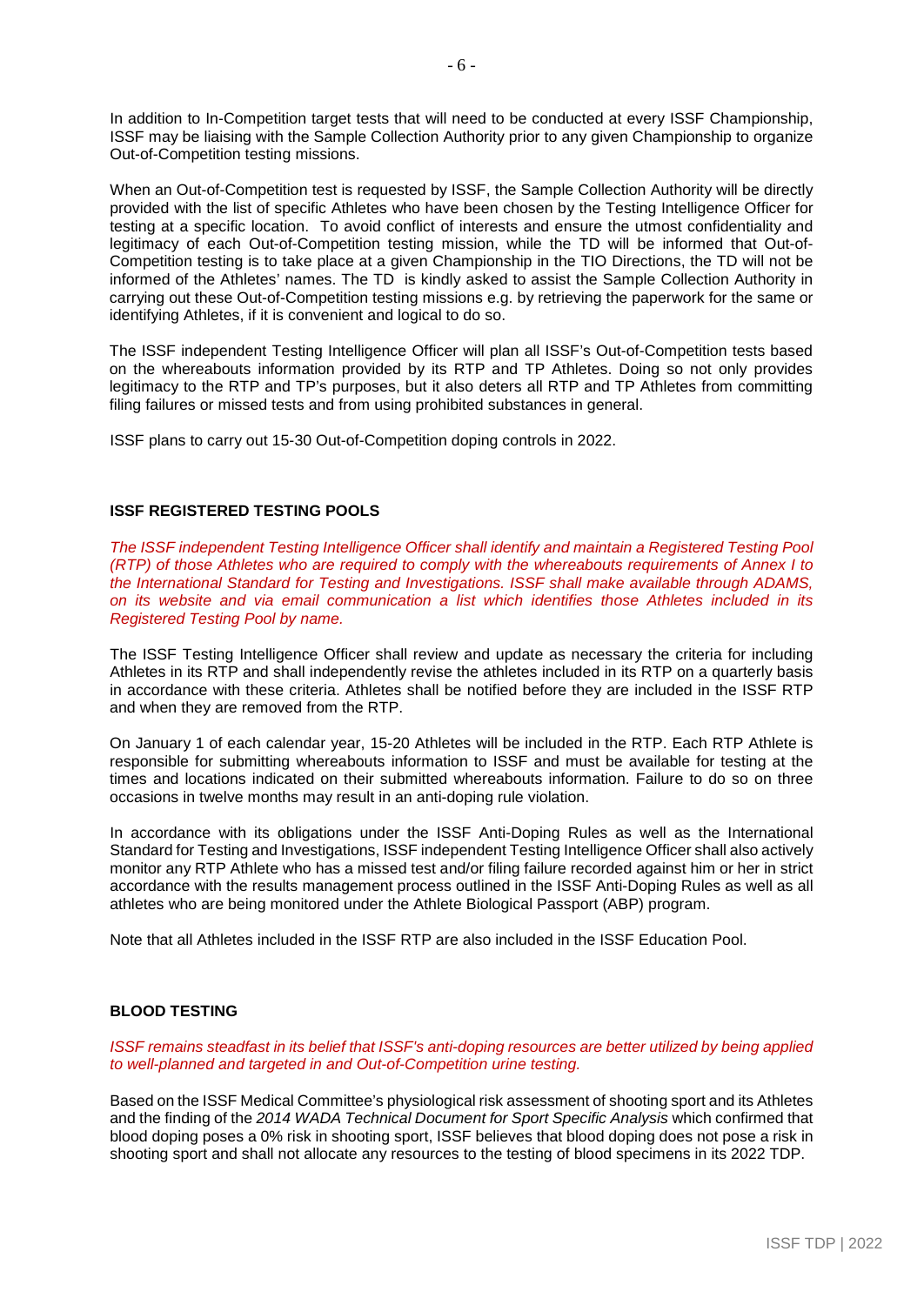#### **RETENTION STRATEGY**

In accordance with WADC Article 6.5, ISSF shall consider retaining certain samples to enable their further analysis at a later date.

ISSF's sample retention strategy complies with the requirements of the International Standard for Laboratories and the International Standard for the Protection of Privacy and Personal Information, and shall consider the purposes of analysis of Samples set out in WADC Article 6.2, as well as (without limitation) the following elements:

- ✓ Recommendations from the ISSF's Athlete Passport Management Unit (the Cologne Laboratory) or from any other WADA accredited laboratory
- ✓ The possible need for retroactive analysis in connection with the Athlete Biological Passport program;
- ✓ New detection methods to be introduced in the near future relevant to the Athlete, sport and/or discipline; and/or
- ✓ Samples collected from Athletes meeting some or all of the "high risk" criteria set out at Article 4.5.3 and 4.5.3 of the International Standard for Testing and Investigations (ISTI).

Based on the above elements, and with the advice of its APMU, ISSF will consider retaining samples on a case by case basis and shall not hesitate to do so when advised to as justified or required.

#### **MANDATORY TECHNICAL DELEGATE RESPONSIBILITIES**

*These reporting obligations are mandatory for each Technical Delegate and must be respected without fail for ISSF to respect its own obligations under its Anti-Doping Rules and the WADC.*

The Technical Delegate must send the Sample Collection Authority a Pre-Championship template letter with instructions on event testing and which seeks confirmation that various ISTI criteria are in place and respected by the Sample Collection Authority. (See Annexe 1A of the *ISSF Doping Control Handbook for Championship Organizers and Technical Delegates)*

Further to receipt of the Sample Collection Authority's reply to the Pre-Championship letter, the Technical Delegate will issue and remit to the Sample Collection Authority's Lead DCO (in person or by email) the **ISSF Authorization letter.** This grants the Sample Collection Authority the requisite authorization to conduct testing on ISSF's behalf. (See Annexe 1B of the *ISSF Doping Control Handbook for Championship Organizers and Technical Delegates)*

The Technical Delegate will also send to the Sample Collection Authority's Lead DCO by email the **ISSF Letter of Understanding** that must be completed by the Sample Collection Authority and returned to Doris Fischl at ISSF Headquarters. (See Annexe 1B of the *ISSF Doping Control Handbook for Championship Organizers and Technical Delegates)*

In accordance with reporting obligations under the ISSF Anti-Doping Rules and as outlined in the *ISSF Doping Control Handbook for Championship Organizers and Technical Delegates*, further to the completion of ISSF Championships, two distinct reports need to promptly be filled out by two distinct individuals and sent to ISSF Headquarters:

- ➢ The first *Post-Championship Doping Control Report* must be completed by the Lead Doping Control Officer for the Championship in question.
- ➢ The second *Post-Championship Doping Control Report* must be completed by the Technical Delegate for the Championship in question.

Technical Delegates are responsible for ensuring that both the *Lead Doping Control Officer Post-Championship Report* and the Technical Delegate *Post-Championship Doping Control Report* are properly completed and that both these reports along with all original doping control forms (when these